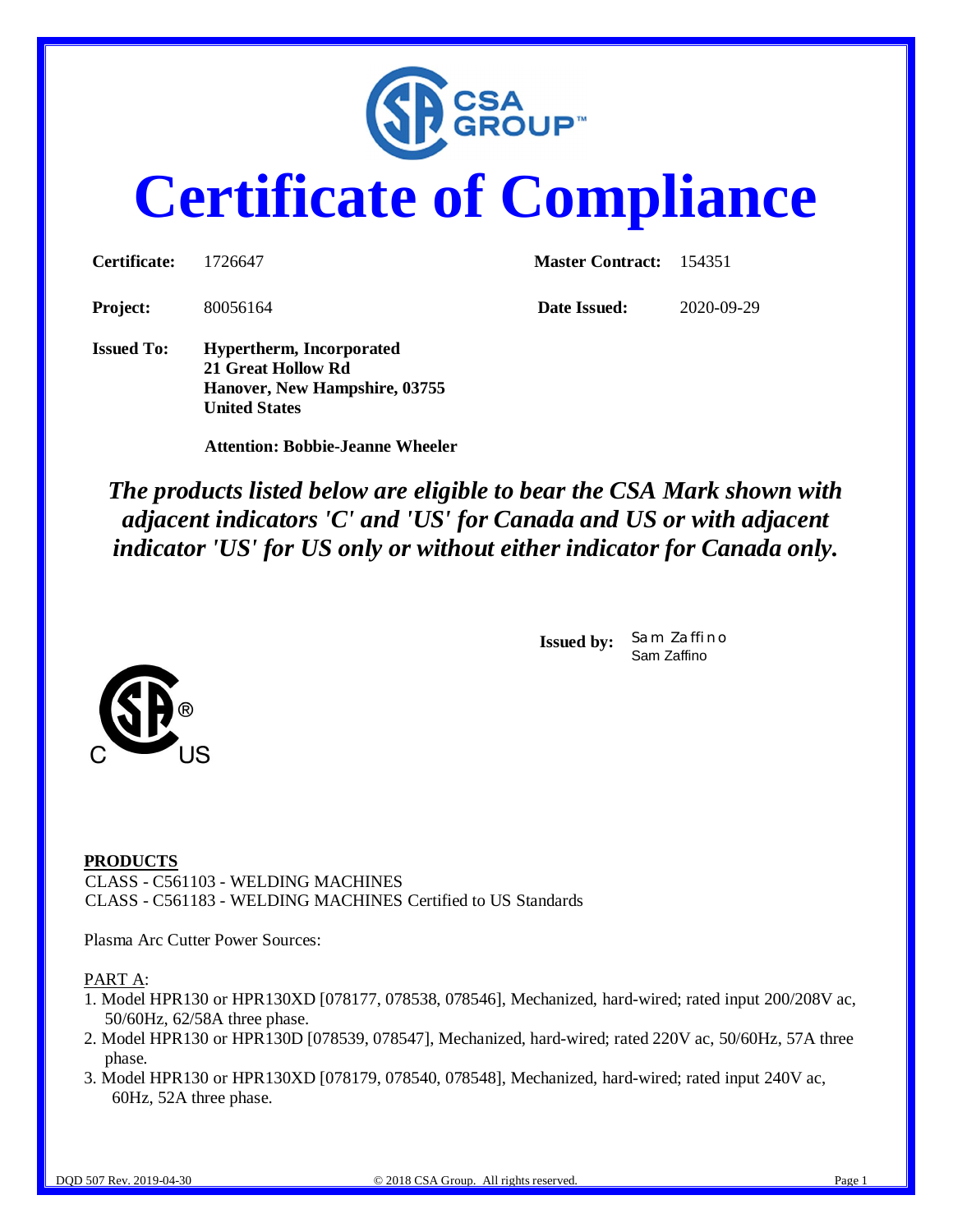

**Master Contract:** 154351 **Date Issued: 2020-09-29**

- 4. Model HPR130 or HPR130XD [078182, 078543, 078551], Mechanized, hard-wired; rated input 440V ac, 50/60Hz, 28A three phase.
- 5. Model HPR130 or HPR130XD [078181, 078544, 078552], Mechanized, hard-wired; rated input 480V ac, 60Hz, 26A three phase.
- 6. Model HPR130 or HPR130XD [078183, 078545, 078553], Mechanized, hard-wired; rated input 600V ac, 60Hz, 21A three phase.

Rated output 130Adc, 150Vdc, 100 percent duty cycle, max OCV 311V dc, at 40°C maximum ambient.

The suffix XD describes application of firmware for improved cutting performance that does not impact compliance with the CSA standards described in the applicable requirements shown in this report.

#### PART B:

- 1. Model HPR260 or HPR260XD [078187], Mechanized, hard-wired; rated input 200V ac, 50/60Hz, 149A three phase.
- 2. 2. Model HPR260 or HPR260XD [078554, 078562], Mechanized, hard-wired; rated input 200/208V ac, 50/60Hz, 149/144A three phase
- 3. Model HPR260 or HPR260XD [078202, 078555, 078563], Mechanized, hard-wired; rated input 220V ac, 50/60Hz, 136A three phase.
- 4. Model HPR260 or HPR260XD [078188, 078556, 078564], Mechanized, hard-wired; rated input 240V ac, 60Hz, 124A three phase.
- 5. Model HPR260 or HPR260XD [078189, 078559, 078567], Mechanized, hard-wired; rated input 440V ac, 50/60Hz, 68A three phase.
- 6. Model HPR260 or HPR260XD [078190, 078560, 078568], Mechanized, hard-wired; rated input 480V ac, 60Hz, 62A three phase.
- 7. Model HPR260 or HPR260XD [078191, 078561, 078569], Mechanized, hard-wired; rated input 600V ac, 60Hz, 50A three phase.

Rated output 260Adc, 175Vdc, 100 percent duty cycle, max OCV 311V dc, at 40°C maximum ambient.

The suffix XD describes application of firmware for improved cutting performance that does not impact compliance with the CSA standards described in the applicable requirements shown in this report.

#### PART C:

- 1. Model HSD130 [078194, 078515], Mechanized, hard-wired; rated input 200/208V ac, 50/60Hz, 62/60A three phase.
- 2. Model HSD130 [078204, 078516], Mechanized, hard-wired; rated input 220V ac, 50/60Hz, 56A three phase
- 3. Model HSD130 [078195, 078517], Mechanized, hard-wired; rated input 240V ac, 60Hz, 52A three phase.
- 4. Model HSD130 [078198, 078520], Mechanized, hard-wired; rated input 440V ac, 50Hz, 28A three phase.
- 5. Model HSD130 [078199, 078521], Mechanized, hard-wired; rated input 480V ac, 60Hz, 26A three phase.
- 6. Model HSD130 [078200. 078522], Mechanized, hard-wired; rated input 600V ac, 60Hz, 21A three phase.

Rated output 130Adc, 150Vdc, 100 percent duty cycle, max OCV 311V dc, at 40°C maximum ambient

#### PART D:

1. Model HPR400 or HPR400XD [078523, 078570, 078578, 078594, 078586], Mechanized, hard-wired; rated input 200/208V ac, 50/60Hz, 262/252A three phase.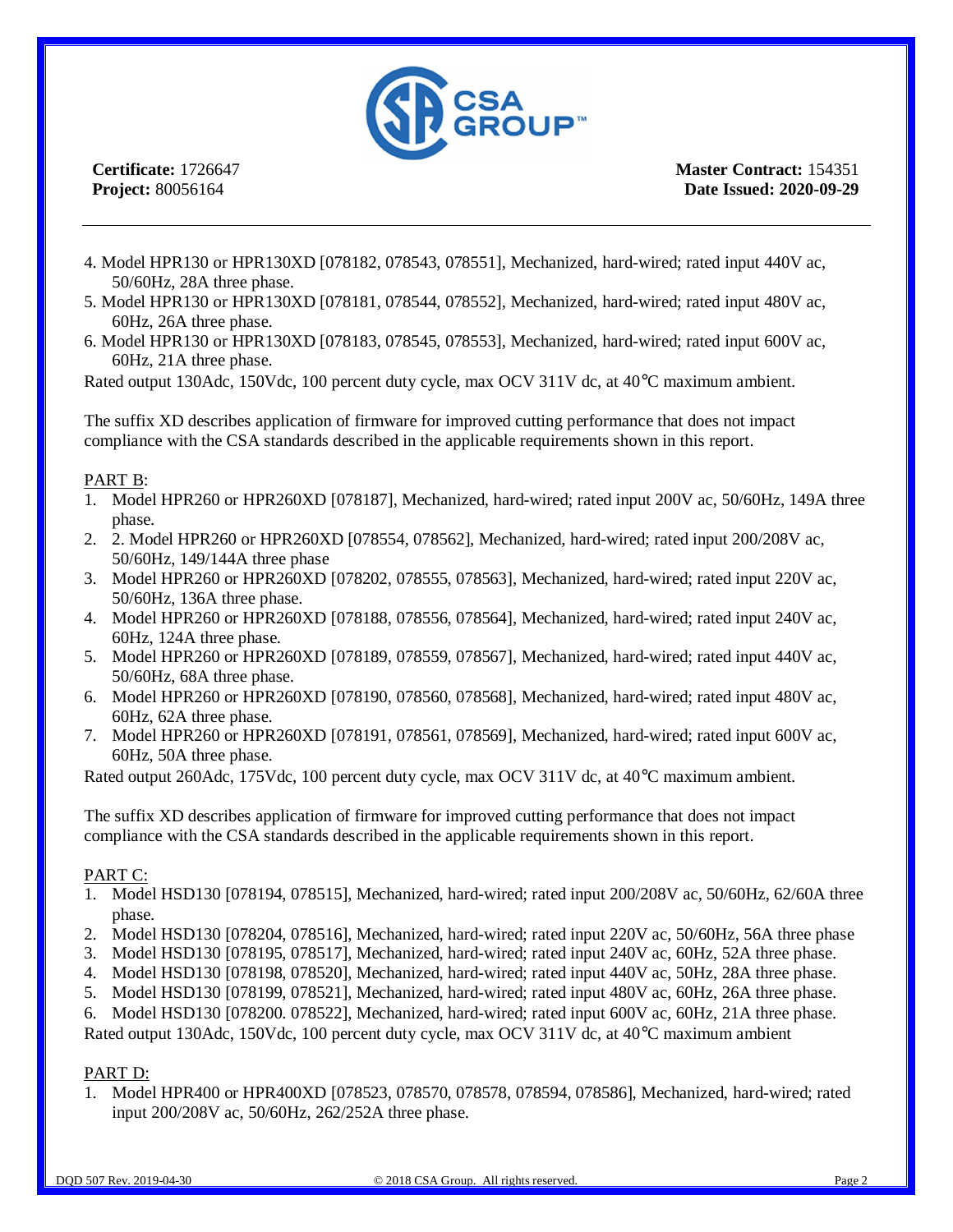

**Master Contract:** 154351 **Date Issued: 2020-09-29**

- 2. Model HPR400 or HPR400XD [078524, 078571, 078579, 078595, 078587], Mechanized, hard-wired; rated input 220V ac, 50/60Hz, 238A three phase
- 3. Model HPR400 or HPR400XD [078525, 078572, 078580, 078596, 078588], Mechanized, hard-wired; rated input 240V ac, 60Hz, 219A three phase.
- 4. Model HPR400 or HPR400XD [078528, 078575, 078583, 078599, 078591], Mechanized, hard-wired; rated input 440V ac, 50Hz, 120A three phase.
- 5. Model HPR400 or HPR400XD [078529, 078576, 078584, 078600, 078592], Mechanized, hard-wired; rated input 480V ac, 60Hz, 110A three phase.
- 6. Model HPR400 or HPR400XD [078530, 078577, 078585, 078601, 078593], Mechanized, hard-wired; rated input 600V ac, 60Hz, 88A three phase.

Rated output 400Adc, 200Vdc, 100 percent duty cycle, max OCV 360Vdc, at 40°C maximum ambient

The suffix XD describes application of firmware for improved cutting performance that does not impact compliance with the CSA standards described in the applicable requirements shown in this report. HyPerformance HPR800XD system configuration consists of two model HPR400XD plasma cutting systems designated as primary and secondary. The input & output ratings of each HPR400XD remains unchanged. The HPR800XD software will utilize the primary HPR400XD up to 400 Amps to the ignition console and torch first and then the secondary HPR400XD provides up to 400 Amps more to the ignition console and torch for a total system configuration output of 800 Amps maximum.

For use with the following accessories (may be used with any HPR or HSD model unless otherwise described):

- Ignition Console [078172], [078536].
- Manual Gas Console [078170] or Manual Gas Console II [078532].  $\mathcal{L}^{\mathcal{L}}$
- Auto Gas Console Selection Console [078184] or Auto Gas Console II [078533] and Metering Console [078185] or Metering Console II [078535].
- Off-valve assembly [129816].
- Torch [128818, 228633, 228634, 220706] used on HPR130, HPR130XD and HPR260, HPR260XD.
- Torch [420214] Junction Box [078619] used on HPRXD
- Torch [228144] used on HSD130.
- Torch [228354, 220706] used on HPR400, HPR400XD.
- Torch coolant [ 028872] all models are liquid cooled with Hypertherm Torch Coolant
- Rotational Sleeve [220864] used as an optional accessory with torch.
- Gas Console [078201].
- Cooling System [078531] used on HPR400, HPR400XD.
- Chiller Interface [078537] used on HPR400, HPR400XD.
- External interconnecting cable assemblies [123979, 123980, 123981] used on HPR400 and HPR400XD to connect the cooling System [078531].

#### PART E:

- 1. Model XPR300 [078620], Mechanized, hard-wired; rated input 200V ac, 50-60Hz, 218A three phase.
- 2. Model XPR300 [078621], Mechanized, hard-wired; rated input 208V ac, 60Hz, 209A three phase
- 3. Model XPR300 [078622], Mechanized, hard-wired; rated input 220V ac, 50-60Hz, 198A three phase
- 4. Model XPR300 [078623], Mechanized, hard-wired; rated input 240V ac, 60Hz, 181A three phase
- 5. Model XPR300 [078627], Mechanized, hard-wired; rated input 440V ac, 50-60Hz, 99A three phase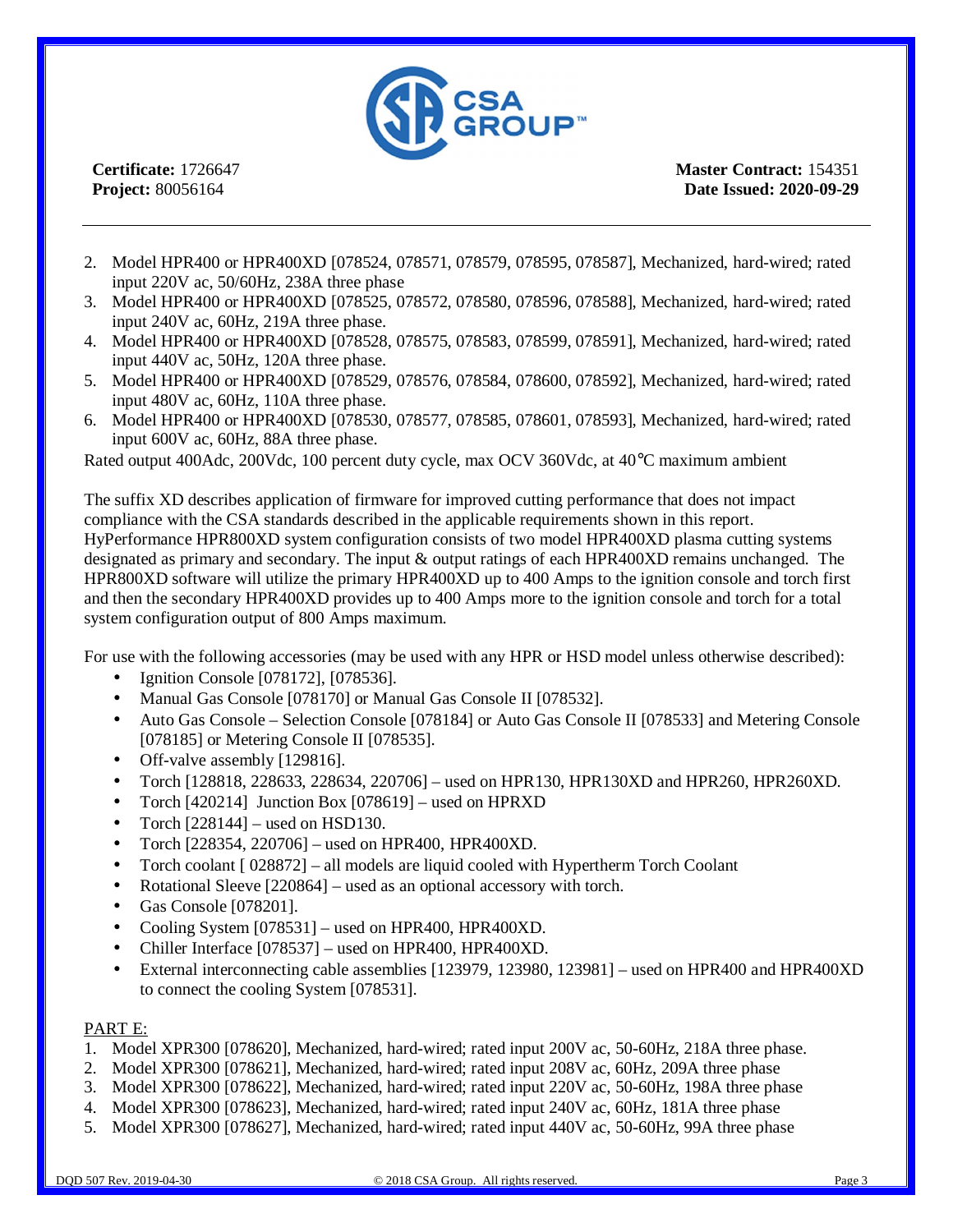

**Master Contract:** 154351 **Date Issued: 2020-09-29**

6. Model XPR300 [078628], Mechanized, hard-wired; rated input 480V ac, 60Hz, 91A three phase 7. Model XPR300 [078629], Mechanized, hard-wired; rated input 600V ac, 60Hz, 73A three phase

Rated output 300Adc, 222Vdc, 100 percent duty cycle, max OCV 360Vdc, at 40°C maximum ambient

For use with the following accessories:

- OptiMix Ignition/Gas Console [078633] or VWI Ignition/Gas Console [078632] or Core Ignition/Gas Console [078631].
- Torch Connect Console [078618]  $\mathcal{L}^{\pm}$
- Torch [420221]
- Torch coolant [ 028872, 028873] all models are liquid cooled with Hypertherm Torch Coolant
- Corrosion Inhibitor [128020]
- External interconnecting cable assemblies  $\mathbf{r}$
- Torch Receptacle [420220]
- Torch Mounting Sleeve [420500, 420501, 420502]
- Robotic Bevel Leads [428825, 428826, 428827, 428828, 428829, 428830, 428831, 428832, 428833, 428834, 428835, 428836]
- Rotational Sleeve [420788, 420789, 420900]
- Short Torch with Lead [420750, 420809, 420810, 420811, 420812, 420814]

Note: Different part number represents different length

#### PART F:

- 1. Model XPR170 [078640], Mechanized, hard-wired; rated input 200V ac, 50-60Hz, 117A three phase.
- 2. Model XPR170 [078641], Mechanized, hard-wired; rated input 208V ac, 60Hz, 112A three phase
- 3. Model XPR170 [078642], Mechanized, hard-wired; rated input 220V ac, 50-60Hz, 106A three phase
- 4. Model XPR170 [078643], Mechanized, hard-wired; rated input 240V ac, 60Hz, 97A three phase
- 5. Model XPR170 [078647], Mechanized, hard-wired; rated input 440V ac, 50-60Hz, 53 three phase
- 6. Model XPR170 [078648], Mechanized, hard-wired; rated input 480V ac, 60Hz, 49A three phase
- 7. Model XPR170 [078649], Mechanized, hard-wired; rated input 600V ac, 60Hz, 39A three phase

Rated output 170Adc, 210Vdc, 100 percent duty cycle, max OCV 360Vdc, at 40°C maximum ambient

For use with the following accessories:

- OptiMix Ignition/Gas Console [078633] or VWI Ignition/Gas Console [078632] or Core Ignition/Gas Console [078631].
- Torch Connect Console [078618]
- Torch [420221]
- Torch coolant [ 028872, 028873] all models are liquid cooled with Hypertherm Torch Coolant
- Corrosion Inhibitor [128020]
- External interconnecting cable assemblies
- Torch Receptacle [420220]
- Torch Mounting Sleeve [420500, 420501, 420502]
- Robotic Bevel Leads [428825, 428826, 428827, 428828, 428829, 428830, 428831, 428832, 428833, 428834, 428835, 428836]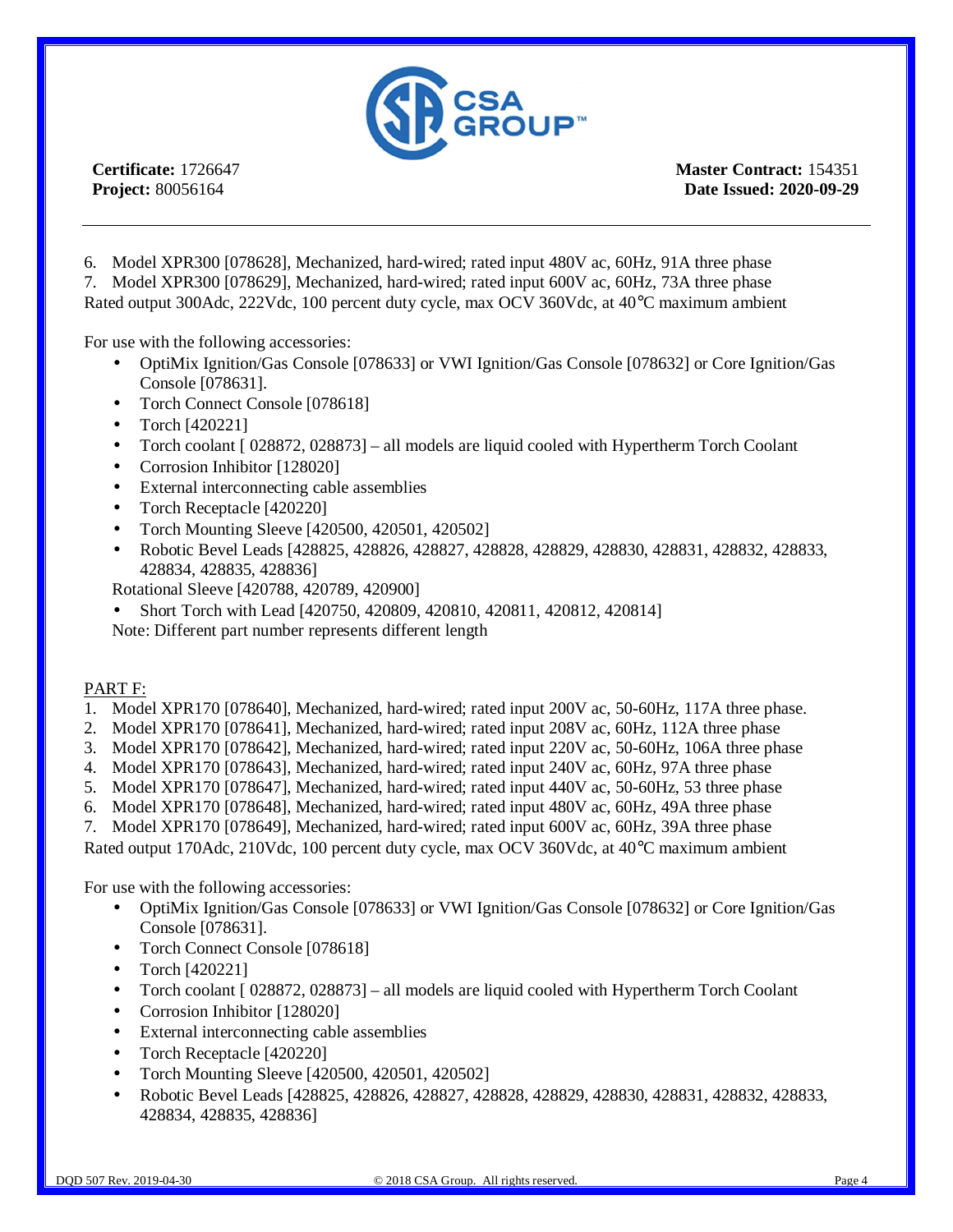

**Master Contract:** 154351 **Date Issued: 2020-09-29**

- Rotational Sleeve [420788, 420789, 420900]  $\mathbf{r}$
- Short Torch with Lead [420750, 420809, 420810, 420811, 420812, 420814] ä,

Note: Different part number represents different length

#### **APPLICABLE REQUIREMENTS**

| CAN/CSA-E60974-1:12 (R2018) | Arc Welding Equipment Part 1 Welding Power Sources    |
|-----------------------------|-------------------------------------------------------|
| ANSI/IEC 60974-1: 2008      | Arc-Welding Equipment - Part 1: Welding Power Sources |
| CAN/CSA-E60974-7-02 (R2016) | - Arc Welding Equipment - Part 7: Torches             |
| ANSI/IEC 60974-7-2009       | Arc Welding Equipment Part 7: Torches                 |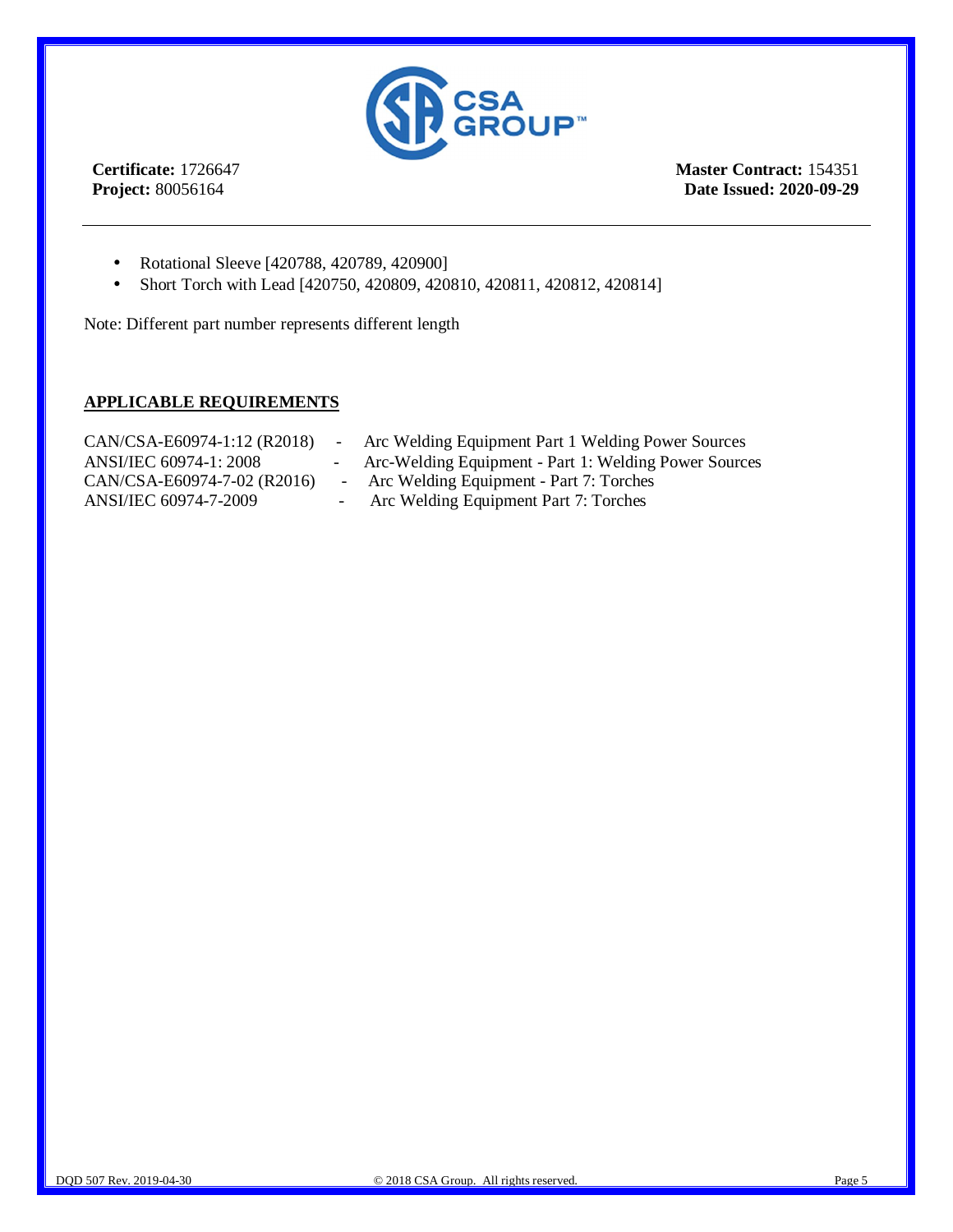

## *Supplement to Certificate of Compliance*

**Certificate:** 1726647 **Master Contract:** 154351

*The products listed, including the latest revision described below, are eligible to be marked in accordance with the referenced Certificate.*

### **Product Certification History**

| Project      | Date       | <b>Description</b>                                                                                                                              |
|--------------|------------|-------------------------------------------------------------------------------------------------------------------------------------------------|
| 80056164     | 2020-09-29 | Update to 1726647 to cover alt components                                                                                                       |
| 80034191     | 2020-03-04 | Update to 1726647 to cover alternate construction                                                                                               |
| 000070212911 | 2019-02-12 | Update to 1726647 to cover alt const                                                                                                            |
| 000070183388 | 2018-05-08 | Update to 1726647 to add similar model under CPC program                                                                                        |
| 000070164538 | 2017-12-11 | Update to 1726647 to cover alt const                                                                                                            |
| 000070102894 | 2016-10-17 | Update to 1726647 to cover addition of similar model XPR300                                                                                     |
| 000070065040 | 2016-02-23 | Update to report 1726647 to cover alternate construction                                                                                        |
| 000070052258 | 2015-11-04 | Update to 1726647 to cover alt const and report add component info                                                                              |
| 000070015838 | 2014-11-25 | Update to cover addition of similar model                                                                                                       |
| 0002727896   | 2014-05-23 | Update to cover alternate construction                                                                                                          |
| 0002629478   | 2013-05-30 | Update to report 1726647 to cover alternate construction and report<br>clairification                                                           |
| 0002526572   | 2012-05-16 | Update report to add alternate contactor and torch conductor length<br>description.                                                             |
| 0002418204   | 2011-05-17 | Adding alternate manufacturers and part numbers for existing certified<br>models and components.                                                |
| 0002277207   | 2010-03-02 | Addition of XD suffix, HPR800 system and alternate components to report<br>1726647 project 2100777                                              |
| 0002100777   | 2008-11-05 | Update to report 1726647 to add Model HPR400 plasma cutting system and<br>new accessories. Also covers addition of alternate suppliers and part |